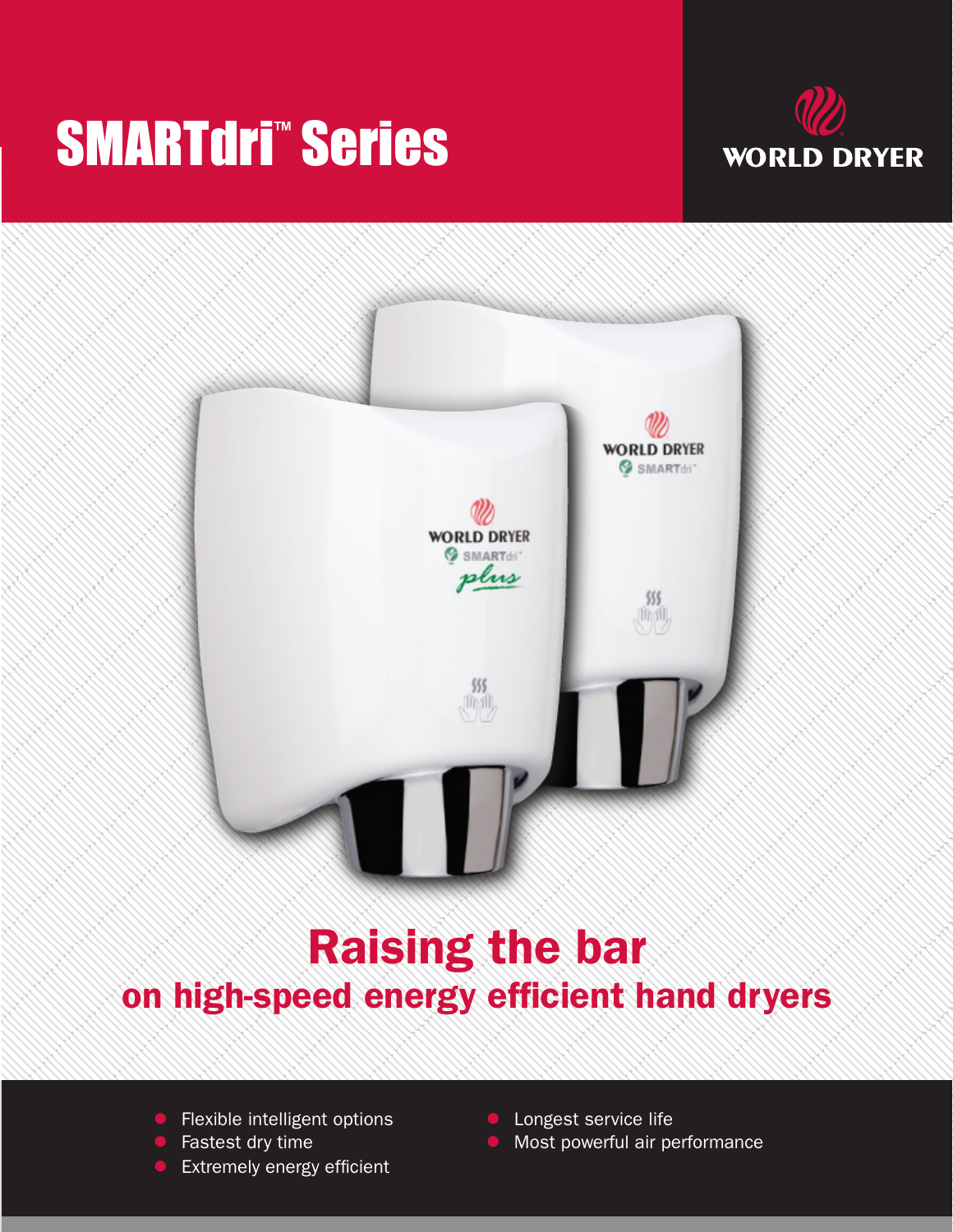## **Meet World Dryer's SMARTdri™ Series** and experience a host of cost saving opportunities

World Dryer is the only manufacturer that offers a full portfolio of fast, state-of-the-art hand dryers designed to fit the individual needs of any facility. Our **SMARTdri Series** offers facilities of all sizes the most energy efficient, durable, hygienic hand dryers on the market today. Developed with proprietary motor technology that delivers the longest service life of any high-speed hand dryer, World Dryer's products deliver a faster, more effective drying experience while reducing operational costs. Competitively priced, the SMARTdri Series features heat controls for user comfort and a significantly faster drying time than traditional hand dryers.

### Benefits of the SMARTdri Series:

### Highly durable

#### Ideal for high traffic areas

Longest service life in high-speed hand dryers

• 2 to 3 times longer service life than other competitive high-speed hand dryers

### Most hygienic

#### Automatic operation, antimicrobial technology

- Epoxy painted covers and air flow path infused with SteriTouch® antimicrobial technology reduces growth of harmful bacteria and fungus
- Automatic operation promotes hand hygiene

### Lowest cost

99% savings over the cost of paper towels

### Extremely fast

3 times faster than traditional hand dryers

### Energy efficient

Uses 40% less energy than competitive high-speed hand dryers

- Lowest energy consumption of all classes
- Uses only 12% energy of traditional hand dryers
- Uses 40% less energy than competitive high-speed hand dryers

| Power<br>Consumption | SMARTdri <sup>'</sup> |        |        | <b>Traditional</b>    | Competitive |
|----------------------|-----------------------|--------|--------|-----------------------|-------------|
|                      | Low                   | Med    | High   | Hand<br><b>Dryers</b> | Offerings   |
| Heat ON              | 800 W                 | 1000 W | 1200 W |                       | 1500 W      |
| Heat OFF             | 400W                  | 600 W  | 800 W  |                       |             |
|                      |                       |        |        | 2300 W                |             |

### Our SMARTdri Series qualifies for LEEDs Credits

SMARTdri and SMARTdri Plus are designed with proprietary that fully supports green building and ensures a low environmental impact by virtually eliminating waste and maintenance.





Why Choose Hand Dryers?

Significant cost savings • 99% savings compared to the cost of paper towels

#### Lowest maintenance

• No purchasing or stocking of paper towels

• No overflowing trash cans to empty • No paper towels clogging your toilets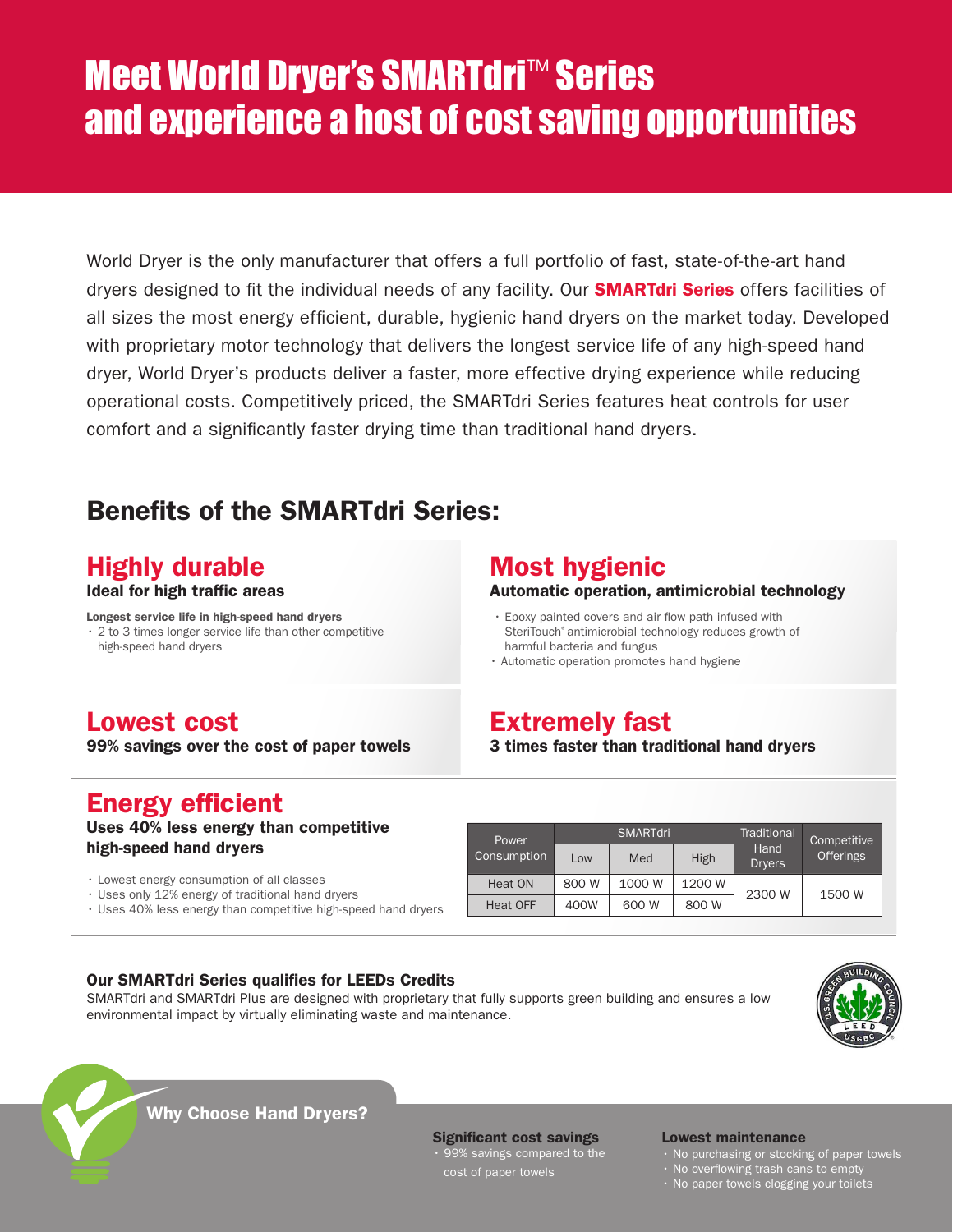

### SMARTdri Plus

Single port nozzle for a focused, high-intensity dry

**SMARTdri** Multi-port nozzle technology for a comfort dry



### Intelligent flexible options

Intelligent on/off heating and 3-speed motor controls optimize energy efficiency and comfort

### ON/OFF heating options

Selectable options for user comfort • ON - Cold climate

• OFF - Warm climate

### 3-Speed motor controls

- HIGH For high volume facilities
- LOW For low traffic environments



The SMARTdri Series is engineered with intelligent flexible technology that can be customized to accommodate different application environments and requirements.



SMARTdri Plus Single-port nozzle delivers a focused dry



**SMARTdri** Multi-port nozzle for a comfort dry

#### More hygienic

- Reduces growth of bacteria, mold and fungus
- No messy paper towels littering the floor
- 

### Environmentally friendly

- Energy efficient
- Reduces waste in landfills
- Supports green building to earn LEED credits